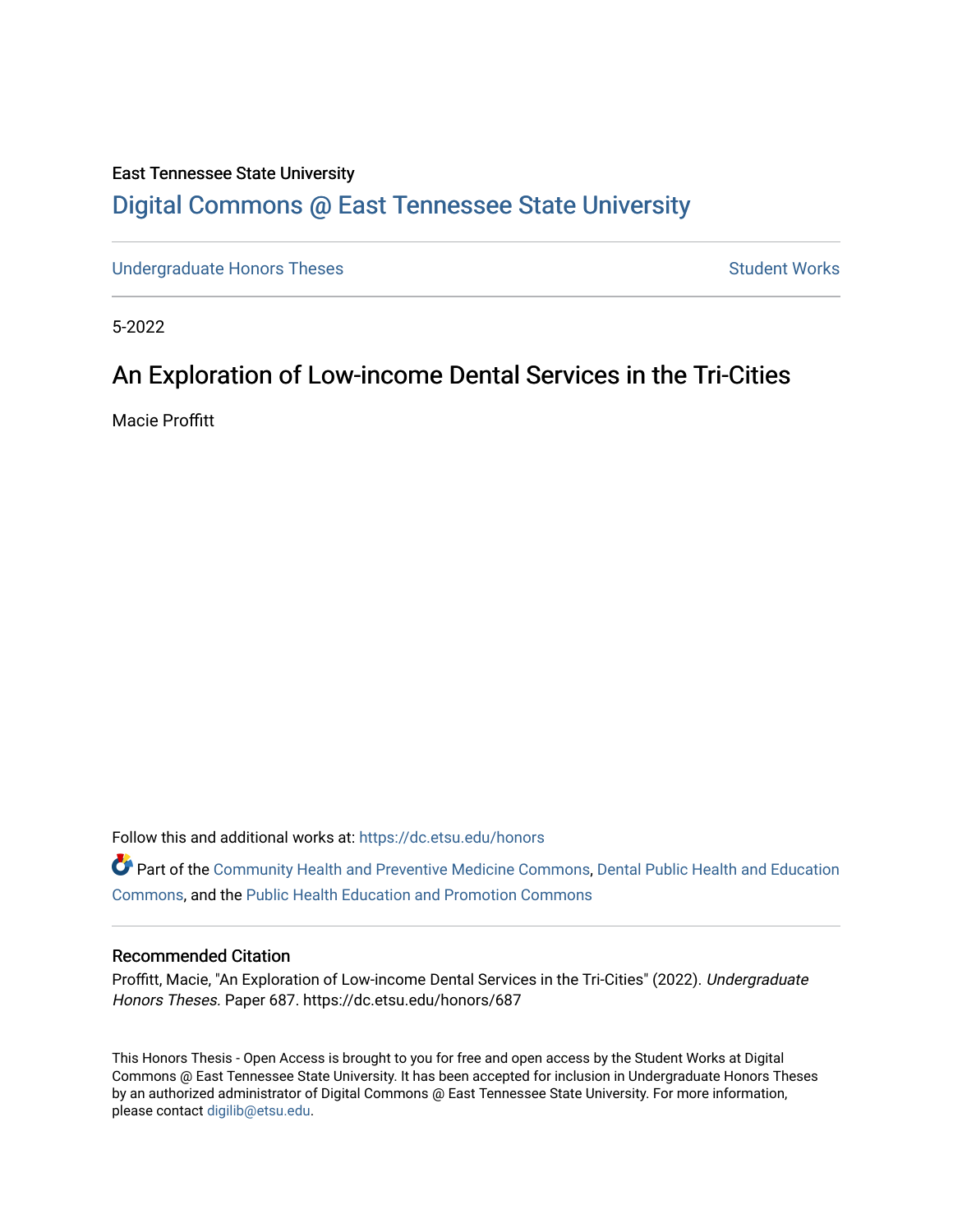## An Exploration of Low-income Dental Services in the Tri-Cities

By

#### Macie Proffitt

An Undergraduate Thesis Submitted in Partial Fulfillment of the Requirements for the Midway Honors Scholars Program Honors College and the Dental Hygiene Program East Tennessee State University

Mácie Proffitt

 $22$ 2 Deborah Dotson, Thesis Mentor Date

4/25/22

Dr. Tabitha Fair, Reader

Date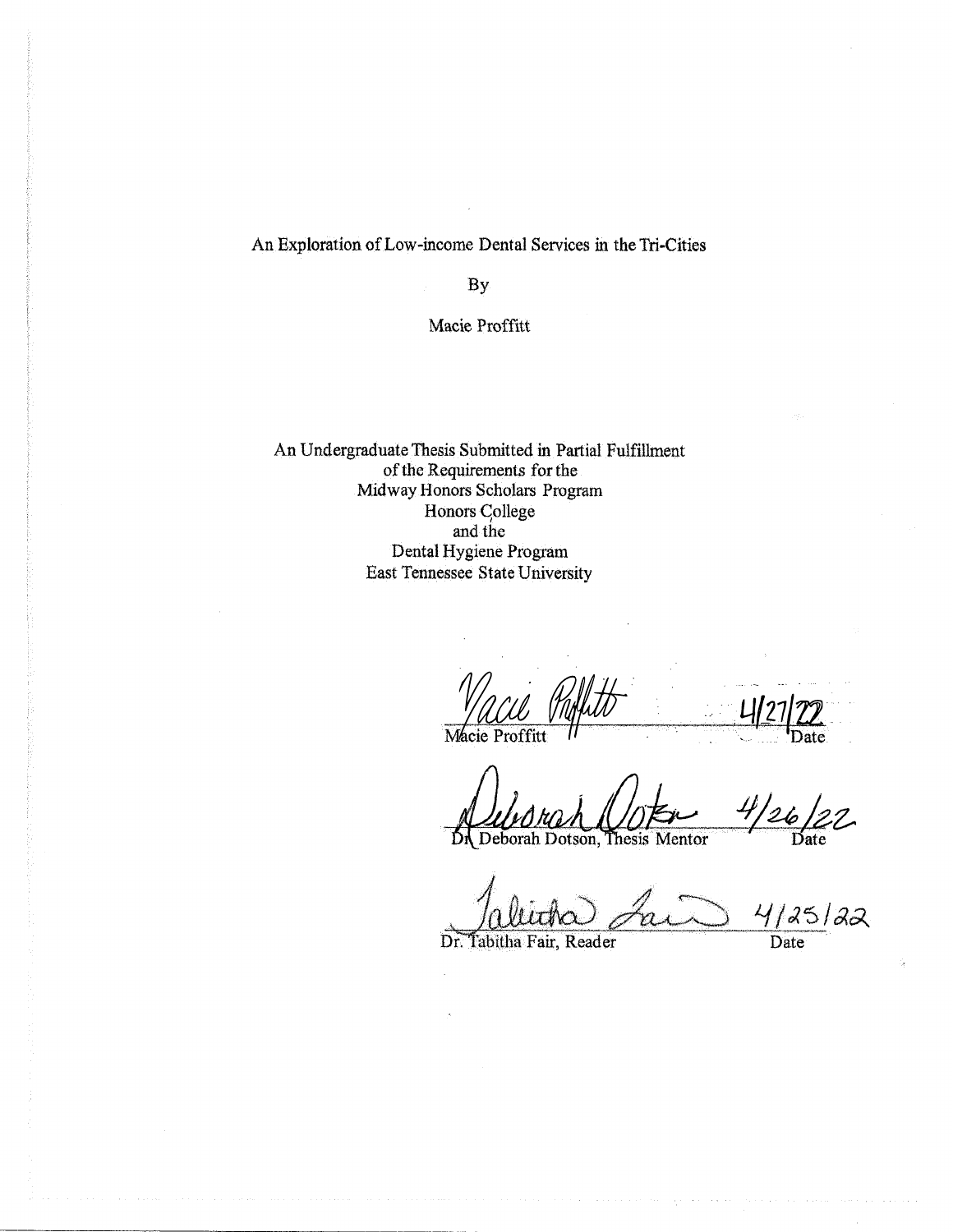## **Background**

Dental care has great importance in the overall health of every individual. Many do not realize the effect oral health plays in their overall health and many areas in the United States do not have access to the dental care needed to obtain proper healthcare standards. In many of these areas, such as the Appalachian region, dental services for low-income citizens are limited. Therefore, many people's teeth are left untreated or simply must be extracted, sometimes by multiple teeth at a time. According to the World Health Organization (WHO) (2020), nearly 3.5 billion people are affected by oral health diseases worldwide. In the Northeast Tennessee region, these dental services are severely limited. Washington County and Hawkins County of Northeast Tennessee are specific underserved areas in the Appalachian region. According to data from the Health Resources and Service Area website, both Washington and Hawkins County have a "Health Professional Shortage Area" score of 25 (HRSA, n.d.). In the state of Tennessee, there are more dental profession shortages (143) than mental health (69) and primary care (133) shortages (HRSA, n.d.). This shows that dental care in this region is severely lacking.

Proper dental care has a tremendous effect on individual's overall health. If proper dental care is not received, it will negatively affect one's health (Gavaza et al., 2017). Good dental hygiene starts with proper education. Many people do not understand the effects that poor oral hygiene can have. This is one reason many people do not receive dental care. Therefore, they must become informed of proper oral hygiene and what can happen if they do not get regular cleanings and treatment. While this a problem on a global scale, these issues are prominent in the Appalachian region. There is a large stereotype around the dental care of Appalachians because of their lack of knowledge to the subject and more importantly their lack of access to care. Lowincome families of the Tri-Cities region of East Tennessee do not have the same access to dental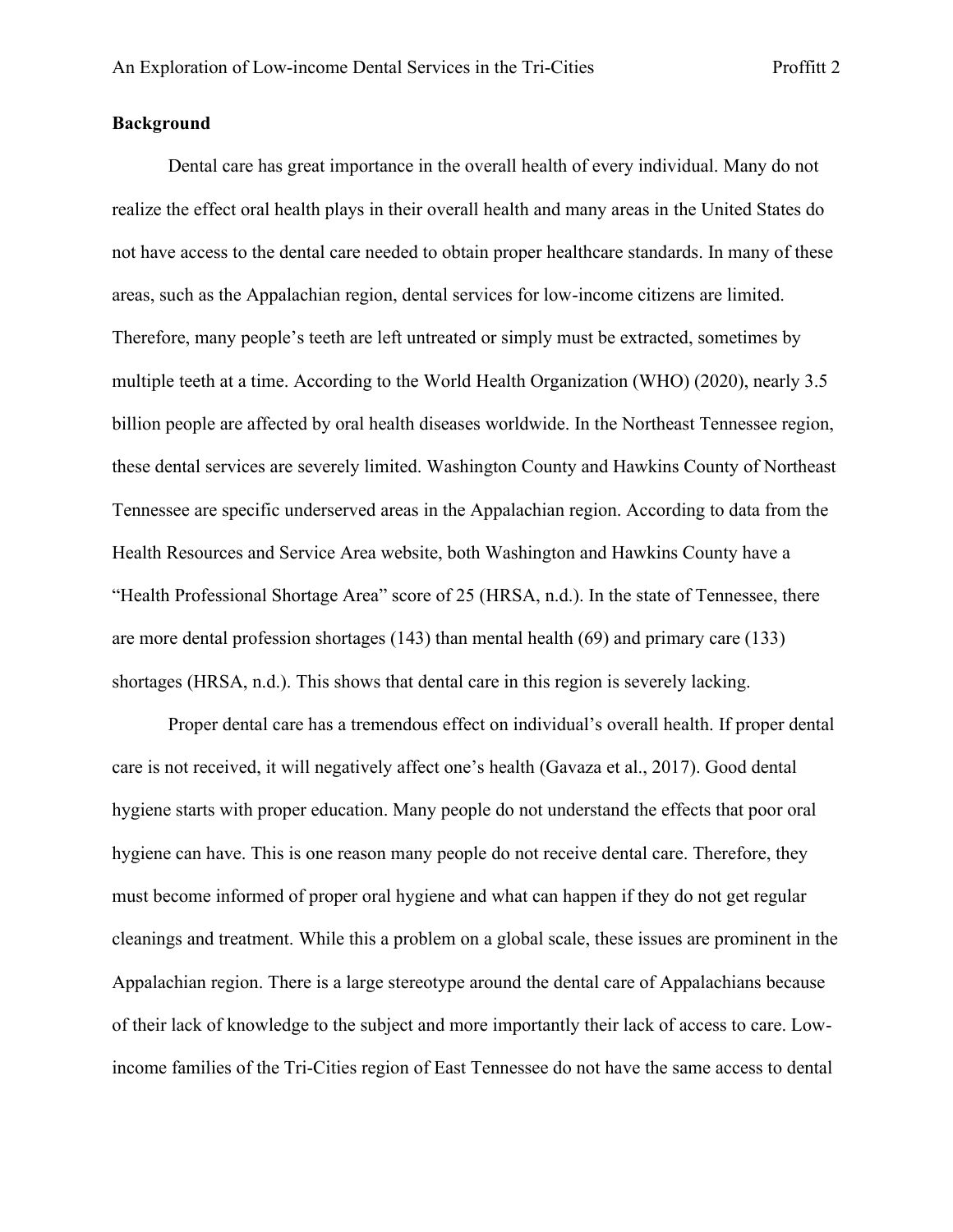care as higher income families. Therefore, the purpose of this project is to explore the services for low-income residents of upper East Tennessee (the Tri-Cities region) to analyze if the services being provided are utilized, if they are meeting the needs of the individuals that are utilizing the service, and if there are barriers for access to dental care for low-income East Tennesseans.

#### **Literature Review**

Dental disparities are prevalent in the United States, but especially in the Appalachian region (Martin et al., 2017). People in this region are suffering due to a lack of dental care as is evidenced by the long lines of people who show up for extractions whenever the Rural Area Medical clinic visits the region. While many people are under the assumption that oral health only affects the mouth, they are wrong. There are complex links between oral health and systemic health. Many health problems such as cardiovascular disease, HIV/AIDS, stroke, bacterial pneumonia, and diabetes can be linked to periodontal disease (Gavaza et al., 2017). The side effects of not paying attention to standards of oral health are severe. Oral health is a main factor in maintaining overall health and well-being for all people; it affects quality of life (Orozco et al., 2019). It is unfair that people do not have equal access to dental care because oral health ultimately affects systemic health in numerous ways.

There are many contributing factors to dental disparities in the United States. Many lowincome adults are suffering because of poverty, poor living conditions, a lack of understanding in oral health, and a lack of government funding (MacDougall, 2016). It is unfair that these people are put at a disadvantage for their health because they do not have the same access as the insured, educated, or wealthy. Everyone should have an equal access to proper healthcare. In the United States, dental insurance is not included in basic health insurance. This is one of the biggest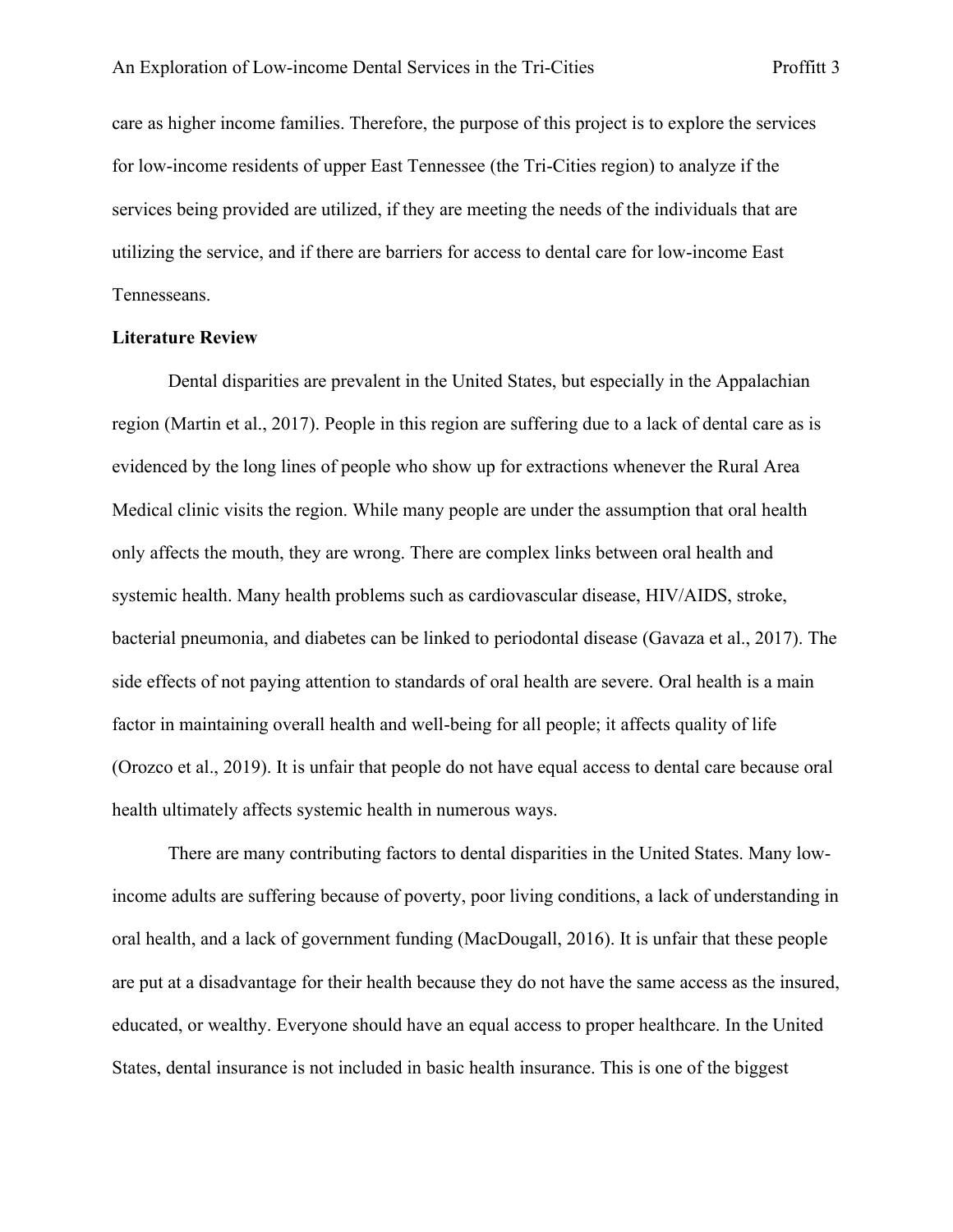disadvantages that Americans face with dental care. Out-of-pocket dental care is often way too expensive for families to pay. Therefore, they result in suffering or visiting a safety-net clinic that can provide limited services. According to MacDougall (2016), "even as some gain coverage through state Medicaid expansions, it is estimated that only a quarter of states will offer comprehensive dental coverage" (p. 208). This goes to show that while we do have some form of federal insurance coverage in the United States, it is not adequately covering all low-income families to receive the proper dental care. Because of these factors, people are put at an unfair disadvantage to receive proper care. These barriers that keep people from receiving the proper care will not be improved until the nation puts a greater value on oral health.

The Appalachian region is no exception. Focusing on the Tri-Cities region of East Tennessee, dental disparities are as prominent as ever. People in this region are often uneducated on the topic of oral health, do not have the transportation to get to appointments, or do not have insurance (D. Dotson, personal communication, June 2020). Studies have shown that people from the Appalachian region less likely to attend scheduled dental visits (Zhou et al., 2021). This supports the idea that a lot of people from this region do not have a way to get to appointments. The dental disparities in the Appalachian region need to be eliminated so that proper dental care can be received (Chen et al., 2019). The dental problems safety-net dental clinics are seeing are extreme (American Dental Association, 2011). This goes to show that many people are only using the safety-net clinics after they have a dental problem and not for preventive services. The dental safety-net clinics in the Tri-Cities region provide basic dental exams, X-rays, fillings, extractions, cleanings, dentures, and partials for the uninsured. While these are great, oftentimes, the services offered are not enough to meet complex or advanced needs. When patients show up at safety net clinics with problems more severe than the clinic can address, the patient has limited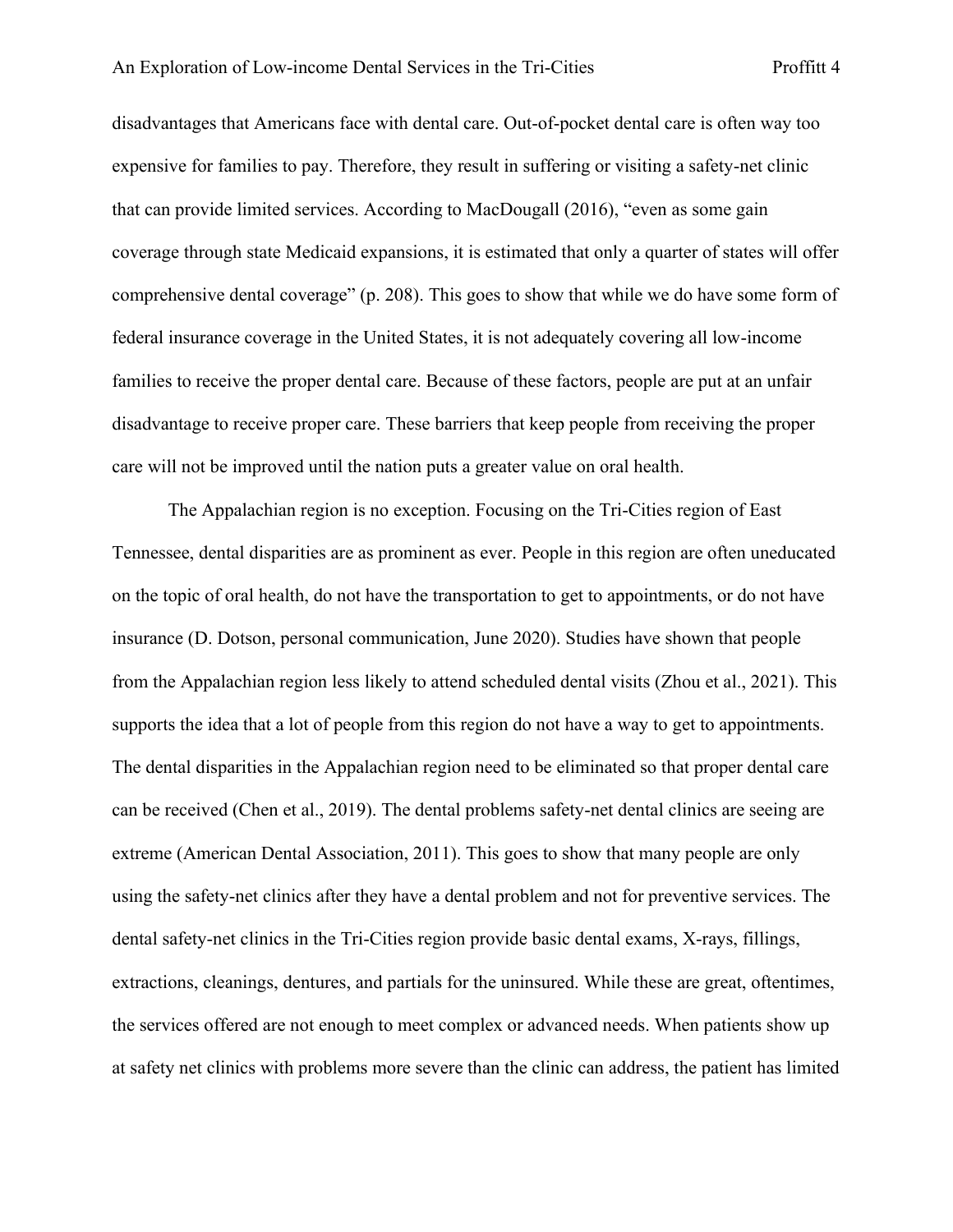options. This can require the patients paying out-of-pocket at another clinic that does offer the services they need, continuing to live with the problem, or resorting to the only affordable service the clinic can provide, which is often extraction. This means teeth are being lost that could have been saved if proper care could have been provided in an affordable and timely manner. Therefore, ways for low-income people of the Tri-Cities region of East Tennessee to receive preventative dental care need to be examined.

#### **Methods**

This study was conducted utilizing a survey (see attachment A) with the clinic directors for three of the four safety-net dental clinics in the Tri-Cities: Friends in Need, Healing Hands, and Keystone Dental Clinic. Attempts were made to include the fourth, Johnson City Community Health Center, but were unsuccessful. A series of open-ended questions were asked. The survey included questions concerning the number of patients seen in a year; number of dental appointments filled in a week; if they have volunteer, full-time, or part-time dentists; and if they would expand their dental services if they could; and reasons a patient could be turned away. This was an exploratory study resulting in descriptive statistics. For confidentiality, the clinics interviewed are referred to as "Clinic A," Clinic "B,", and "Clinic C".

#### P**otential Outcomes**

The Tri-Cities region of northeast Tennessee already is home to four non-profit safety net dental clinics. However, there is clearly either a lack of use of these services or these services are not sufficient to meet the needs as evidenced due to the number of dental problems in the Appalachian region. One potential outcome of this study will be to shed light on whether the clinics are truly underutilized and why or if they simply cannot offer enough services to meet the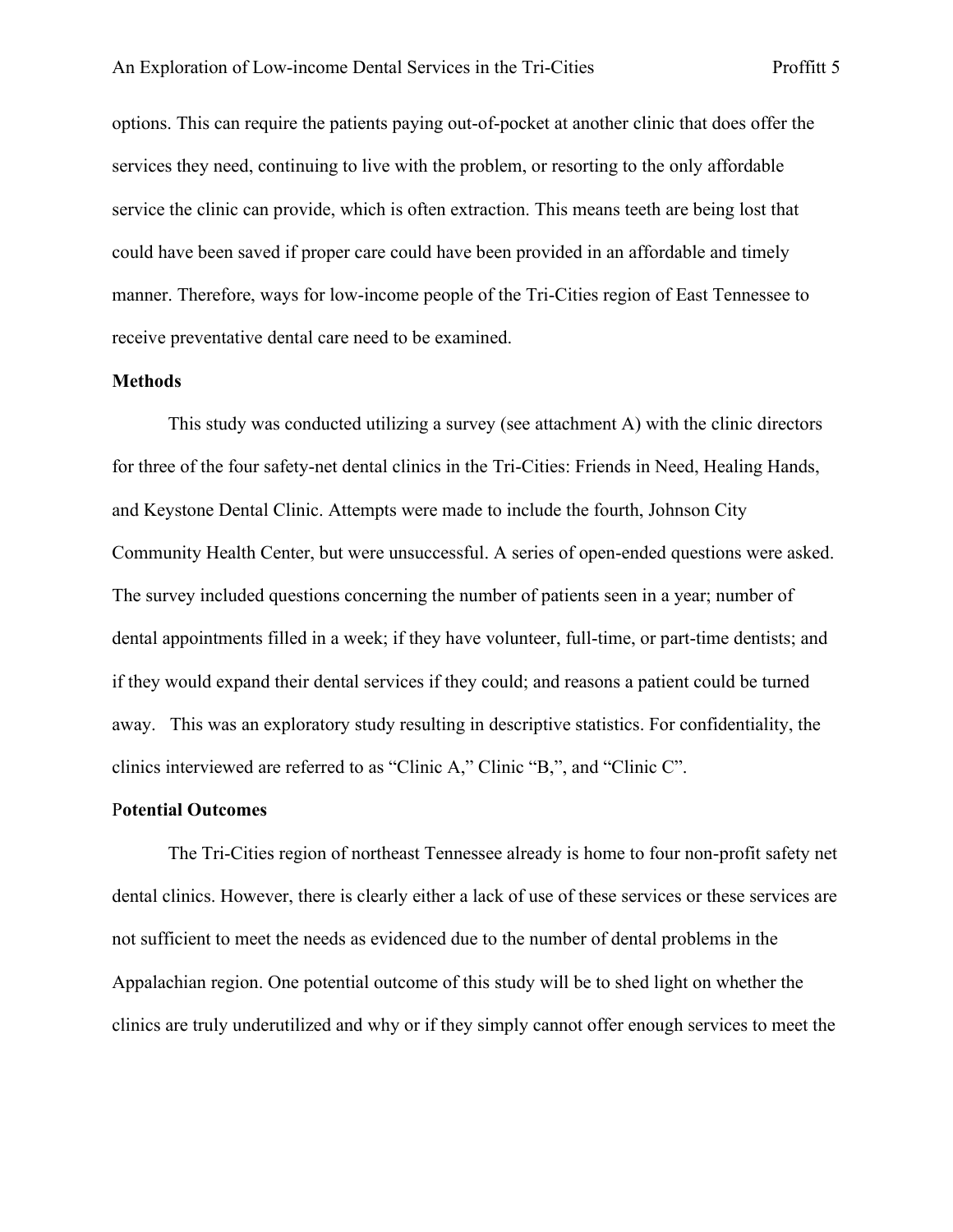needs of the region. I also hope to gain a better understanding of the barriers that exist that create dental disparities for low-income residents.

#### **Summary**

Overall, this research for the Tri-Cities region of east Tennessee is severely needed. Oral health has such a strong impact on overall health, which is why people of the Appalachian region deserve to have an equal opportunity to receive the necessary and proper care. The main objective of this study was to analyze the services provided and to explore the existing dental disparities through the perspective of the safety-net dental clinics in the Tri-Cities. Suggestions for improving utilization of these services will be offered.

## **Results**

The surveys were sent through email to clinic coordinators of each of the four dental clinics over the course of a week in the spring of 2022. Only three of the four clinics chose to respond, and the responses are included in this section. There are many similarities in the responses. Each question will be listed, and the responses will be listed in order from "Clinic A" then "Clinic B" and lastly, "Clinic C." After listing the answers, common themes among the clinics will be discussed.

#### **Questions and answers for the participating (three) clinics:**

- 1. How many patients do you see in a typical year?
	- $3,000$
	- We see about 3,328 a year.
	- 1,340 dental patients and 458 hygiene patients
- 2. How many dental appointments do you fill in a typical week?
	- $120$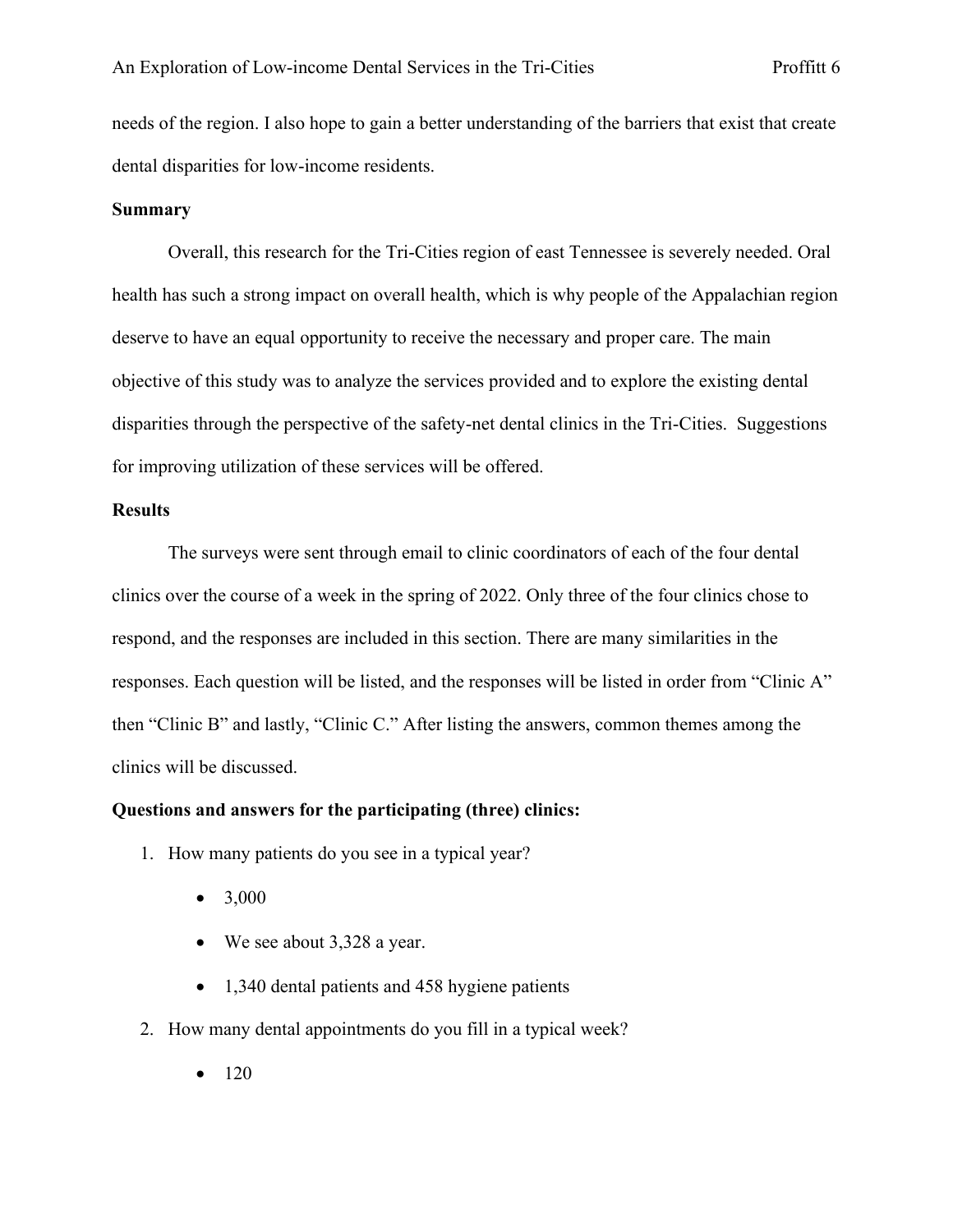- We see about 64 patients a week, including hygiene. 8 patients with the dentist and 8 with the hygienist.
- Approximately, 85-90 appointments per week, includes hygiene appointments
- 3. Do you have a waiting list? Do patients have to schedule very far in advance to be seen?
	- We do have around a week of waiting for new patients and after that appointment we schedule out up to 2 months.
	- As of now, we have had to slow the acceptance of dental patients due to the increase influx of patients. With our scheduling being as booked as it is, we do book a few months out.
	- Yes, we have a waiting/cancellation list. Currently, there is a 6-8 week wait to be seen.
- 4. How many or how often do you have to turn patients away? Do you turn them away daily or weekly?
	- We do not turn patients away because of treatment. We just let them know it may take a little bit to complete their treatment.
	- We really don't turn away patients, any dental patient who is currently applying is referred over to a similar practice such as ours for service/care. Any patient who's beyond our scope is referred out to a specialist.
	- Unfortunately, we turn patients away daily.
- 5. What are your hours of operation for dental services? Is it Monday through Friday from 8-5 or when can patients schedule to be seen?
	- Monday-Thursday 8-4:30 and 2 Fridays a month 8-2; lunch daily 12-1
	- We see patients Monday-Thursday from 8-5 PM weekly.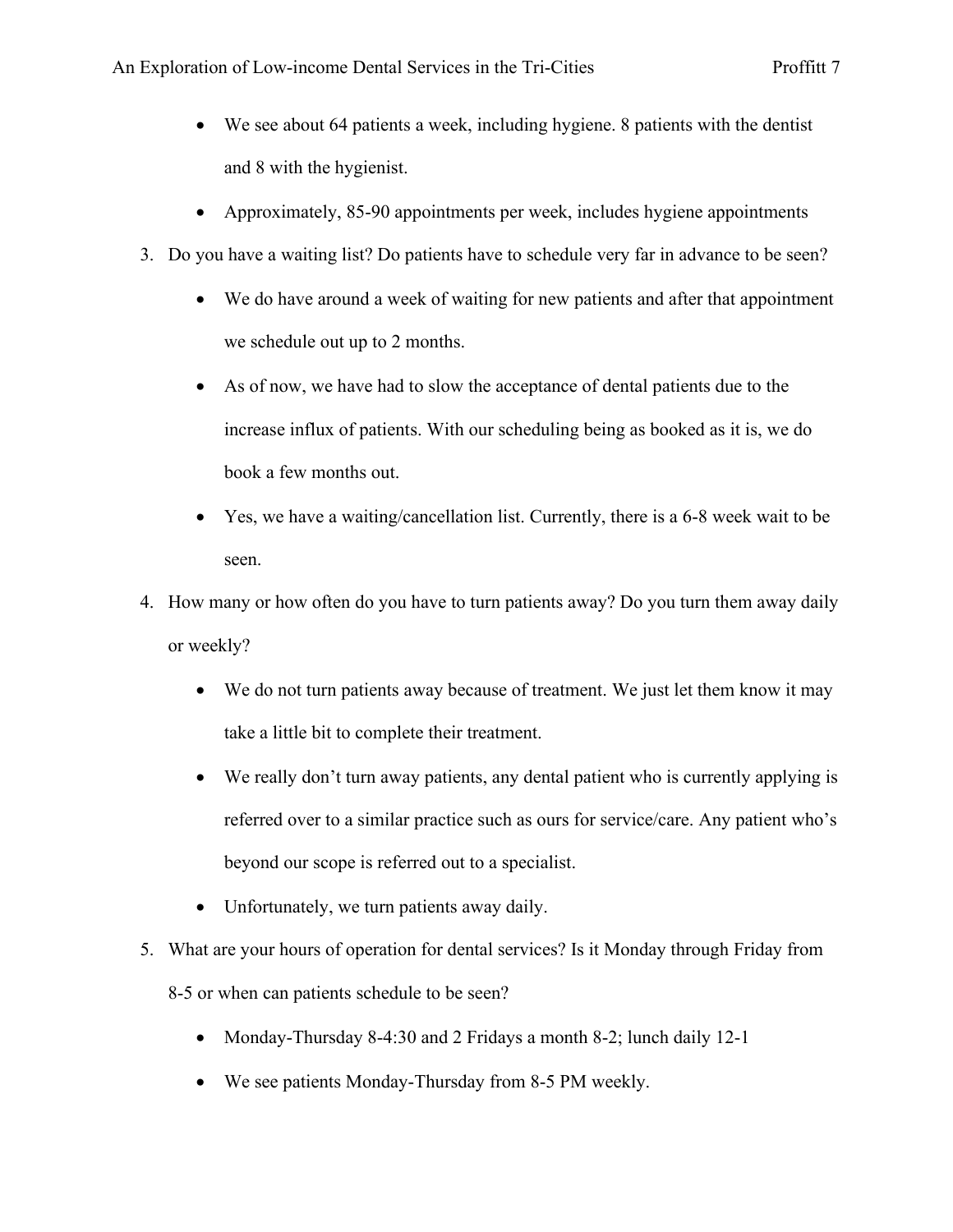- Our clinic hours are Monday-Friday,  $8:00 \text{ am} 5:00 \text{ pm}$ , closed for lunch from 12 - 1:00 pm. When a provider is present appointments are made during clinic hours. However, 2 of our volunteer dentists will see patients after 5:00 once a month.
- 6. For what reasons do you have to turn people away? For example, if they don't meet clinic qualifications, don't have a dentist to see them because you rely on volunteers, etc., patient's need exceeds your service capability (complicated extraction, root canal, dentures, orthodontics, etc.)
	- We do have to reject applications when they do not meet the safety net requirements for our state.
	- Reasons can include overload of patients, lack of eligibility such as patient has dental insurance, lack of dentists, or if patients need extensive care such as needing to be seen by an oral surgeon or a root canal specialist.
	- We are currently not accepting new dental patients due to a lack of dental providers/Does not meet clinic qualifications – i.e., has dental insurance or over income/Patient requires oral surgery, endodontics, bridges, periodontal, pediatrics
- 7. How are you staffed? Do you have volunteer dentists, full or part-time paid dentist, or both?
	- We have 3 staff dentists and one volunteer dentist. 2 staff hygienists and the ETSU hygiene students
	- We are pretty well staffed when it comes to the supportive aspect. In terms of dental providers such as dentists, we have mainly part-time.
	- We have 6 volunteer dental providers that provide services once a month, and most will see 3-4 patients during their rotation/1 PT dentist who works 2 days per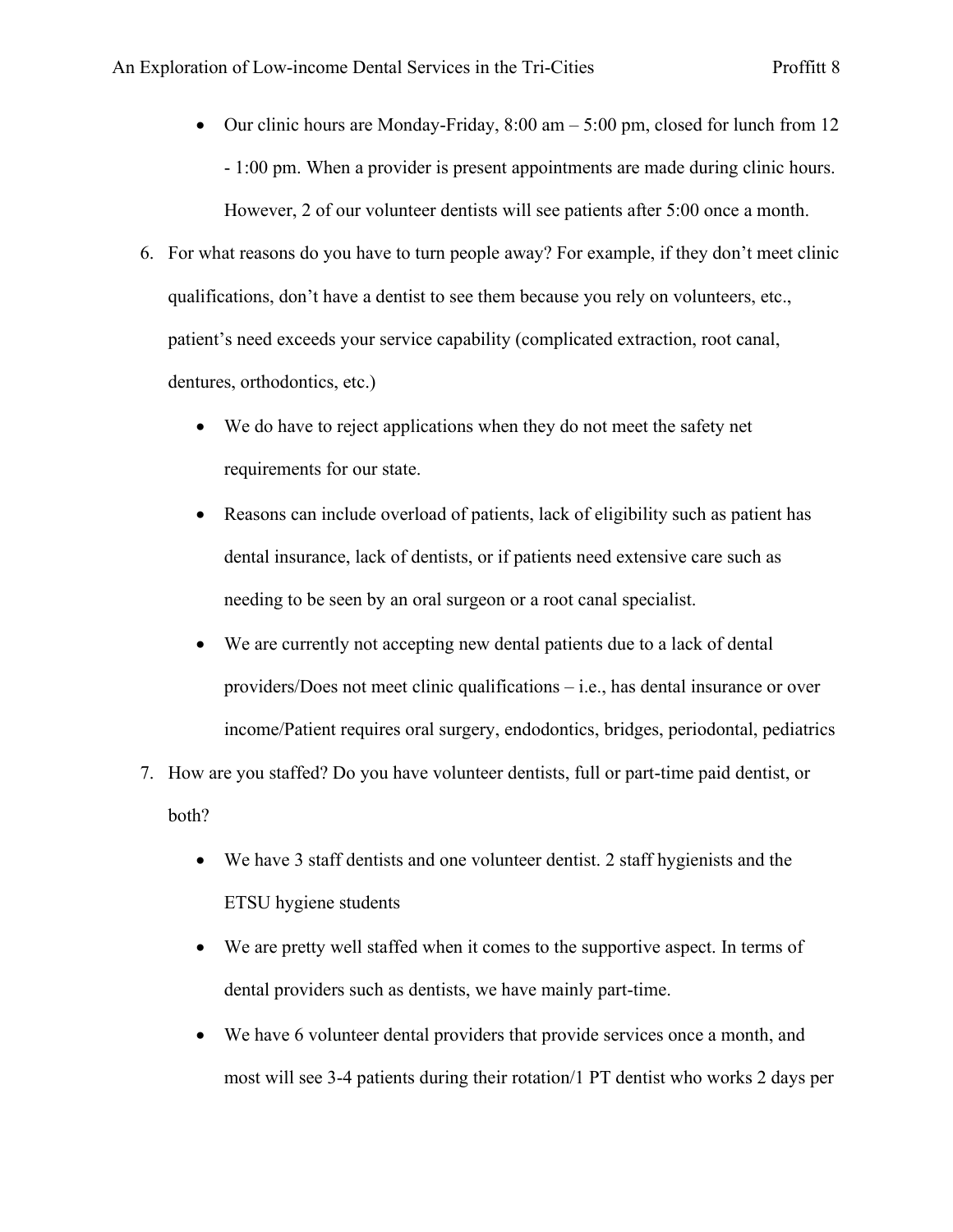week/ 4 UT dental students from Memphis, TN rotate every 2 weeks, for approximately 10 months/ 4 ETSU hygiene students provide cleanings 3 mornings a week, they see up to 8 patients per day

- 8. Do you need more dental staff?
	- We could always use more dentists!
	- We are always actively looking to grow and hopefully bring in a full-time dentist.
	- YES! We will be hiring a FT dentist, FT RDA, 1 additional FT front office staff, PT hygienist
- 9. Do you ever have a dentist there to work and no patients for them to see?
	- No! We have plenty of patients needing care.
	- Hardly no, we try to ensure our schedule is fully booked.
	- If a patient is a no-show for their appointment, the dentist will not have a patient to treat. For cancellations, we try to fill that appointment.
- 10. When patients cancel or no show, do they give any reasons? What are the typical reasons they give?
	- Most of the time it is a no show. At this point the reason is covid. We charge a 25\$ fee for no show and late cancellations.
	- Patients tend to give reasons for cancelations such as they have other engagements such as having an altercating appt somewhere else, or they are sick. Those who no show normally don't give much information for why they broke an appt.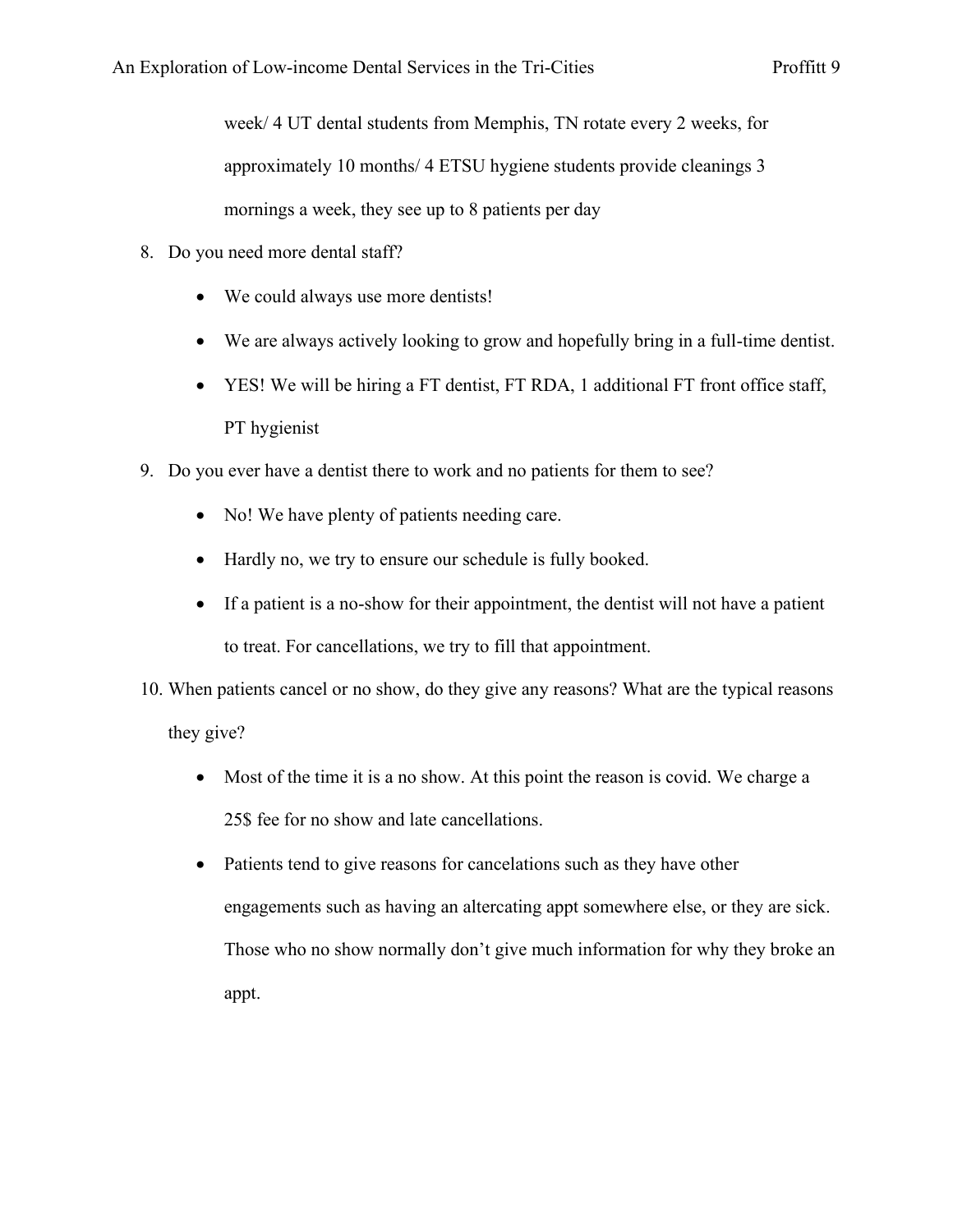- COVID, Lack of Transportation, Lack of Child Care, Work Schedule, Money (even though we do not turn people away for their inability to pay), Wrong Appointment Date
- 11. If you could expand your dental services, would you and how?
	- We did just expand to doing dentures in house now!
	- We are always wanting to expand to serve more people. Our practice is currently small, but our intent is in the future to grow and bring on more dentists and employees to serve the community.
	- We are budgeting and seeking financial assistance to add 3 hygiene chairs and 1 dental operatory by the end of the year. We currently have 9 dental operatories. Plans also include to add another pano room and sterilization room.

#### **Common Themes**

After analyzing the surveys, there is a need for more accessible dental care in the Tri-Cities region. While these clinics are seeing many patients, there is a lack of dentists and a lack of extensive care being given, which is often what these patients are seeking. These three clinics are seeing above 50 patients a week, meaning thousands each year. This also causes the clinics to have to book months in advance, leaving long periods of time between treatments for patients. Two of the three clinics said they do not turn away patients. However, one said they must turn patients away daily. Clinic B stated that while they do not turn patients away, they often must refer them to specialists. Clinic A, B, and C stated that they often must reject patient applications because they do not meet the requirements to be seen in a safety-net clinic. Clinic B and C both stated that an excess number of patients to be seen and a lack of providers often is reason potential patients are rejected. They also stated that their clinic often does not provide the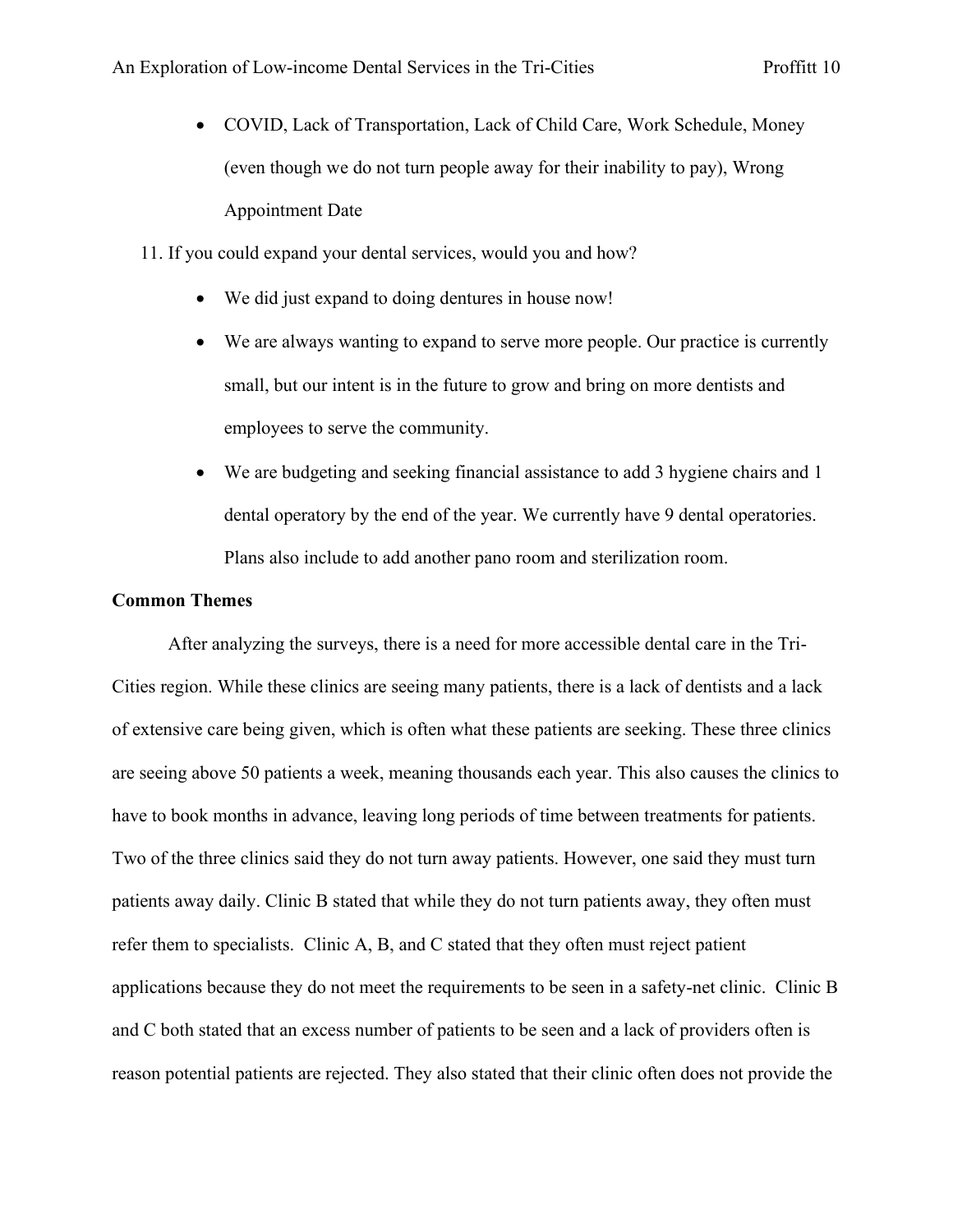services needed such as endodontics, oral surgery, or pediatrics. All three clinics run off mainly volunteer dentists and admitted to needing more dentists in office. As they stated, there is a need for full-time dentists to be able to provide care. Furthermore, they need to be able to provide the extensive care. While these dentists can assess the patient's problems, they are often referred out to specialists. Once they are referred to a specialist, they are out of the safety-net and required to find a way to pay for treatment. They also said a common theme is for patients to not show up to appointments for reasons such as COVID-19, altercations in scheduling, lack of transportation, or lack of childcare. Therefore, many patients are not showing up to appointments, which prolongs their treatment and leaves an open spot for the clinic that could be filled.

#### **Conclusions and Discussion**

While these three safety-net dental clinics provide a much-needed service to the Tri-Cities, it is sadly obvious that they are not able to meet all the needs and proactively get ahead of the problem of a lack of preventive dental care. Not having enough dentists, not being able to provide the treatments patients need, having to turn patients away, and dealing with missed appointments are common themes among these clinics.

 Even with access to dental care, willingness of the patient to seek the available care and the availability of resources must be taken into consideration. First, proper education needs to be given. Schools in the Appalachian region need to have dental professionals come in at least once a school year and inform students about proper dental hygiene, the side effects of not properly taking care of oral health and inform them about the safety net dental clinics in their area. This would help enforce the importance of oral health and over a period would make oral health care a cultural value. Perhaps schools should consider hiring dental hygienists to work alongside school nurses.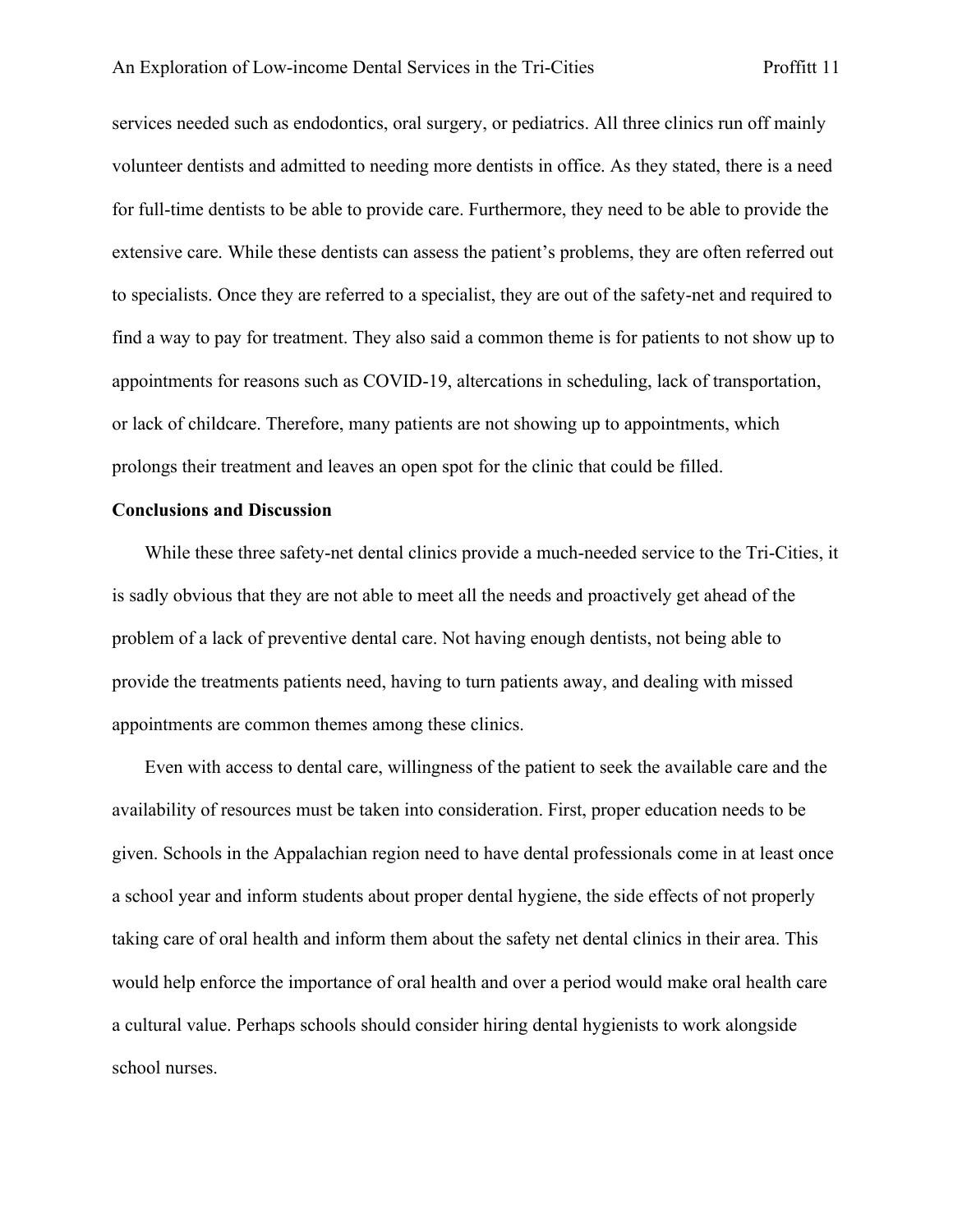Another problem that can be fixed is informing the people that utilize the safety-nets of the possible forms of transportation to get to the clinic. Most of the upper east Tennessee area is now served by the NET Trans service. Perhaps these clinics could apply for a grant to make a mobile dental office to be able to take care to the patient. This would be similar to in-home physical therapy, doctor's visits to be able to take the care to elderly patients or those that have no access to transportation. It also must be ensured that dental care providers are available at the safety-net clinics. Perhaps HRSA grants could be utilized for hiring dental personnel, so reliance on volunteers does not have to be as great. Additionally, dentists who agree to serve two years in an underserved area may qualify to have their school loans reimbursed through HRSA. Perhaps dental schools can make dental students more aware of this opportunity.

#### **References**

- American Dental Association. (2011, August). *Breaking down barriers to oral health for all Americans: Repairing the tattered safety net*. [https://www.cds.org/docs/default](https://www.cds.org/docs/default-source/foundation/barriers-paper_repairing-tattered-safety-net.pdf?sfvrsn=c5f5cb51_0)[source/foundation/barriers-paper\\_repairing-tattered-safety-net.pdf?sfvrsn=c5f5cb51\\_0](https://www.cds.org/docs/default-source/foundation/barriers-paper_repairing-tattered-safety-net.pdf?sfvrsn=c5f5cb51_0)
- Chen, M., Wright, C. D., Tokede, O., Yansane, A., Montasem, A., Kalenderian, E., Beaty, T. H., Feingold, E., Shaffer, J. R., Crout, R. J., Neiswanger, K., Weyant, R. J., Marazita, M. L., & McNeil, D. W. (2019). Predictors of dental care utilization in north‐central Appalachia in the USA. *Community Dentistry & Oral Epidemiology*, *47*(4), 283–290. <https://doi.org/10.1111/cdoe.12453>
- Healing Hands Health Center. (2021, February 25). *Dental care*. Retrieved October 20, 2021, from<https://healinghandshealthcenter.org/services/dental-care/>
- Gavaza, P., Wonha, K., Rogers, T., Fry-Bowers, E., & Mosavin, R. (2017). Knowledge and